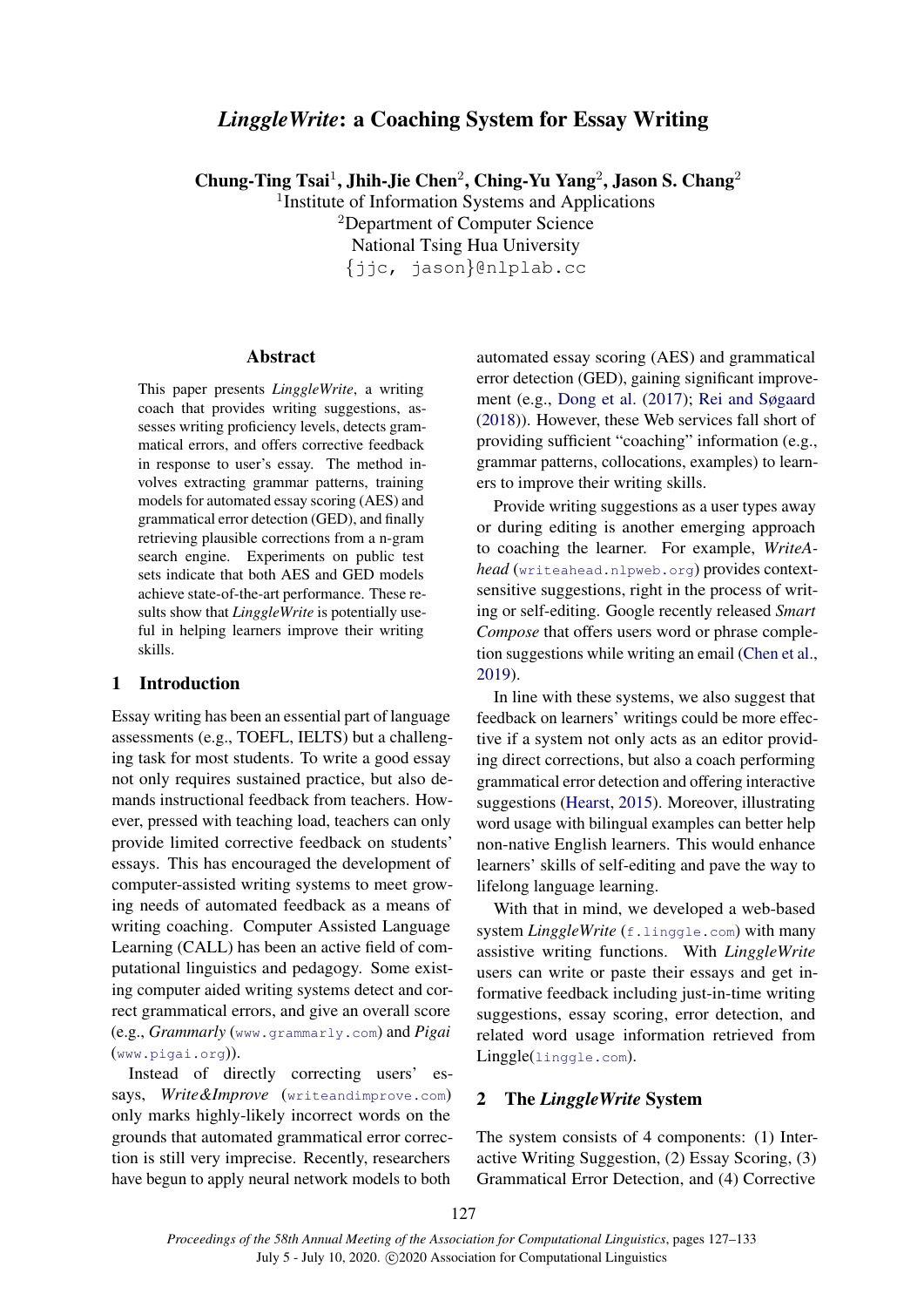<span id="page-1-0"></span>

Figure 1: The screenshot of the system *LinggleWrite*

Feedback. The first component, Writing suggestion, will help users with word usage information while writing. The other three components are aimed at providing evaluation and constructive feedback after a user finishes writing. The system is available at <f.linggle.com>. We'll describe each component as follows.

# 2.1 Interactive Writing Suggestion

When a user begins to write an essay, the system responds with prompts of related grammar patterns, collocations, and bilingual examples. These continuous writing suggestions are based on the last word or phrase the user has entered. Additionally, the user can get information of a certain word by mousing over it. For example, suggestions for "finish" are shown in Section A of Figure [1](#page-1-0) (bottom left). Once finishing the writings, the user can click the *Check* button triggering the following components.

# 2.2 Essay Scoring

After accepting an essay longer than 30 words, *LinggleWrite* assesses user's writing proficiency. The assessment is provided in the form of CEFR Levels<sup>[1](#page-1-0)</sup> (A1-C2) as shown in Section B of Figure 1 (top right).

# 2.3 Grammatical Error Detection

*LinggleWrite* tries to detect potential grammatical errors in each sentence. Sentences with potential errors are marked with yellow (1 possible error) or orange (2 or more possible errors) background, as shown in Section C of Figure [1](#page-1-0) (center right). The user can click on an erroneous sentence to demand GED results. *LinggleWrite* marks suspicious words with orange, red or green, suggesting to insert a word, delete the word, or replace the word respectively, as shown in Section C of Figure [1](#page-1-0) (center right). Subsequently, the user can click on an error to display plausible corrective suggestions returned by a n-gram search engine.

# 2.4 Corrective Feedback

We present corrective suggestions according to the context and the edit type (i.e., insertion, deletion, replacement), using an existing linguistic search engine, *Linggle* [\(Boisson et al.,](#page-5-2) [2013\)](#page-5-2). An example of corrective suggestions for the sentence *"I finished school on June"* is shown in Section E in Figure [1](#page-1-0) (bottom right). *LinggleWrite* detects "on" probably requiring a replacement edit. We convert the detected error into a Linggle query to search for more appropriate expressions, and provide the user with the search result "school in June' for

<span id="page-1-1"></span><sup>1</sup> https://www.coe.int/en/web/common-europeanframework-reference-languages/level-descriptions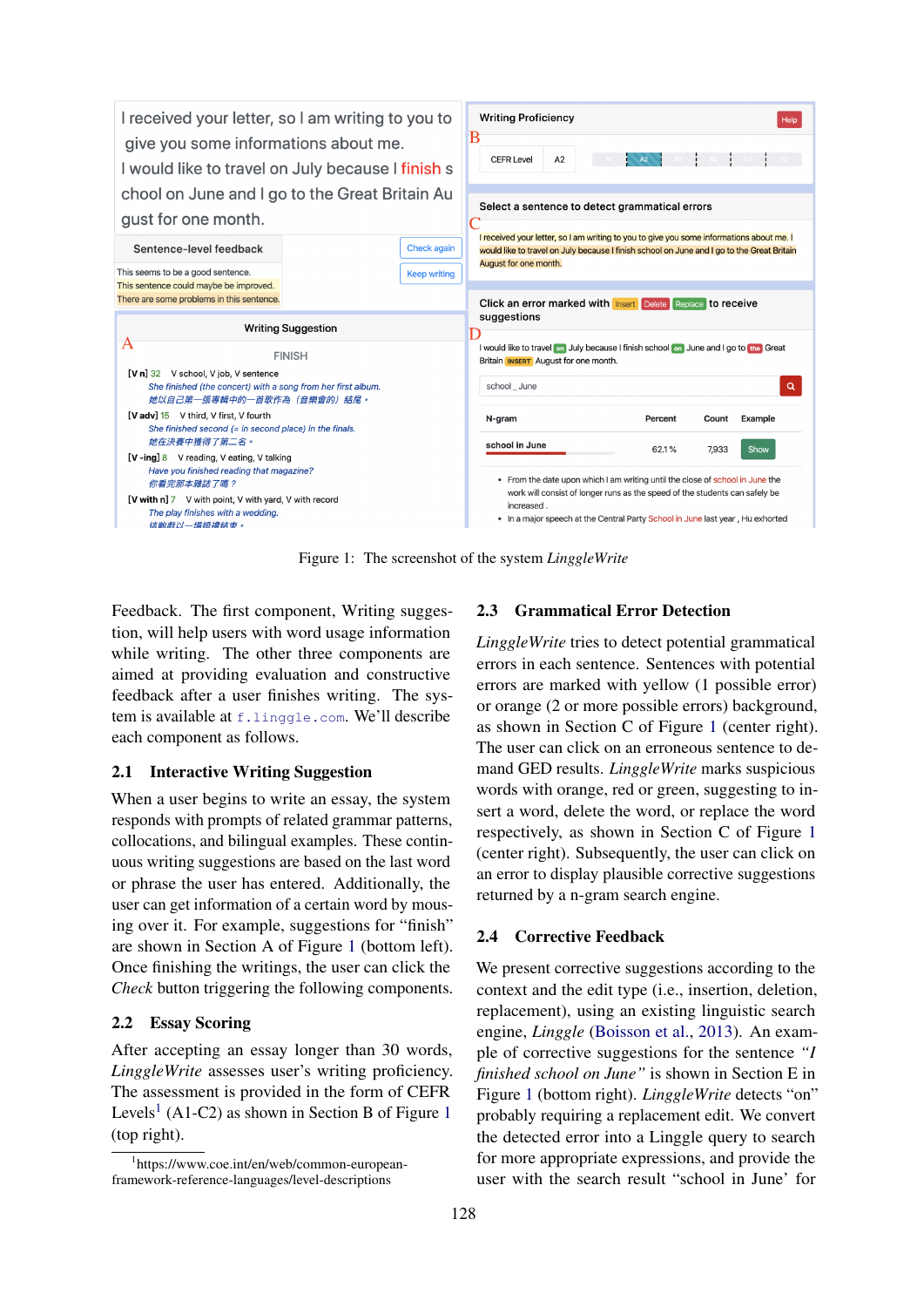considerations.

# 3 Method

To develop *LinggleWrite*, we extract the most common grammar patterns from a corpus in order to provide writing suggestions. Additionally, we develop models for AES and GED based on annotated learner corpora. We retrieve corrective feedback by querying a linguistic search engine according to the predicted edit type of an error. We describe the process in detail in the following subsections.

# 3.1 Extracting Grammar Patterns

We extract grammatical patterns, collocations and bilingual examples for keywords from a given corpus to provide writing suggestions in the interactive writing session. Our extraction process includes four steps.

In Step (1), we build a dictionary of grammar patterns of verbs, nouns and adjectives based on [Francis et al.](#page-6-2) [\(1996\)](#page-6-2). For example, the grammar patterns of the word *play* are V n, V n in n, etc.

In Step (2), we parse sentences from Corpus of Contemporary American English (COCA) and Cambridge online dictionary (CAM) using a dependency parser to extract grammar patterns and collocations based on the templates in Step (1). For example, the extracted grammar pattern and collocation from the sentence "Schools play an important role in society" are "V n in n" and "society".

In Step (3), for each keyword, we count and filter out patterns and collocations based on mean and standard deviation. Finally, we use GDEX method [\(Kilgarriff et al.,](#page-6-3) [2008\)](#page-6-3) to select the best monolingual and bilingual examples from COCA and CAM for each pattern.

## 3.2 Scoring an Essay

We formulate AES as a regression problem and train a neural model for this task. We investigate two neural network architectures with different input formats: word-based models and sentencebased models, which learn essay representation based on word sequences and sentence sequences respectively. We build our word-based models upon CNN, LSTM and Bi-LSTM [\(Taghipour and](#page-6-4) [Ng,](#page-6-4) [2016\)](#page-6-4), while sentence-level models upon the LSTM-LSTM and LSTM-CNN framework [\(Dong](#page-5-0) [et al.,](#page-5-0) [2017\)](#page-5-0). Moreover, we further extend both sentence-based models and word-based models by adding the attention mechanism after the neural

layer, attempting to select the sentences or words to focus on for effective scoring. Our models are similar to other sentence-based and word-based neural AES model (e.g., [Taghipour and Ng](#page-6-4) [\(2016\)](#page-6-4); [Dong et al.](#page-5-0) [\(2017\)](#page-5-0)), but we use a different training set, EFCAMDAT [\(Geertzen et al.,](#page-6-5) [2013\)](#page-6-5) and output format, CEFR levels, to train our model.

# <span id="page-2-0"></span>3.3 Detecting Grammatical Errors

We formulate GED as a sequence labeling problem and develop a neural sequence labeling model to deal with the problem.

An existing GED method proposed by [Rei and](#page-6-6) [Yannakoudakis](#page-6-6) [\(2016\)](#page-6-6) takes tokens as input and predicts whether each token is correct in the sentence as output. We extend their model by changing the binary error tag schema (*Incorrect and Correct*) into a more informative DIRC tag schema (*Delete, Insert, Replace, and Correct*), with the goal of providing learners more specific suggestions (i.e., the edit type of an error) to revise their essay. We train a GED model based on Bi-LSTM with a Conditional Random Field layer (CRF). To improve the GED model, we add Bidirectional Encoder Representations from Transformers (BERT), which significantly outperforms other embedding schemes in many tasks [\(Devlin et al.,](#page-5-3) [2018\)](#page-5-3). In addition, we also add a character-based word embedding, Flair, which captures more contextual information [\(Ak](#page-5-4)[bik et al.,](#page-5-4) [2018\)](#page-5-4). Our training process is divided into two steps.

In Step  $(1)$ , we convert sentences with error annotations into unedited sentences and DIRC tags (i.e.,  $\langle -,-|>$  for *Delete*, tokens preceded by  $\langle +,+\rangle>$ for *Insert*,  $\langle [-,-] \{+,+\} \rangle$  for *Replace* and tokens with no edit tag for *Correct*). For example, the sentence "I believe there are  $\{+a+\}$  lot of [-why-]{+ways+} enjoy [-the-] shopping." is converted to "I believe there are lot of why enjoy the shopping ." and "<C C C C I C R C D C C>". These two sequences are treated as the input and output of a neural GED model respectively. Note that the token to be inserted  $({+a+})$  is not in the unedited sentence, and the right token *lot* is labeled *I* instead.

In Step (2), we train a neural GED model for a grammatical error detector using a BiLSTM-CRF architecture. We first combine BERT embeddings [\(Devlin et al.,](#page-5-3) [2018\)](#page-5-3) with Flair embeddings [\(Akbik](#page-5-4) [et al.,](#page-5-4) [2018\)](#page-5-4) to form word embeddings and then encode each token in a given sentence into a fixedlength vector. Finally, these embeddings are fed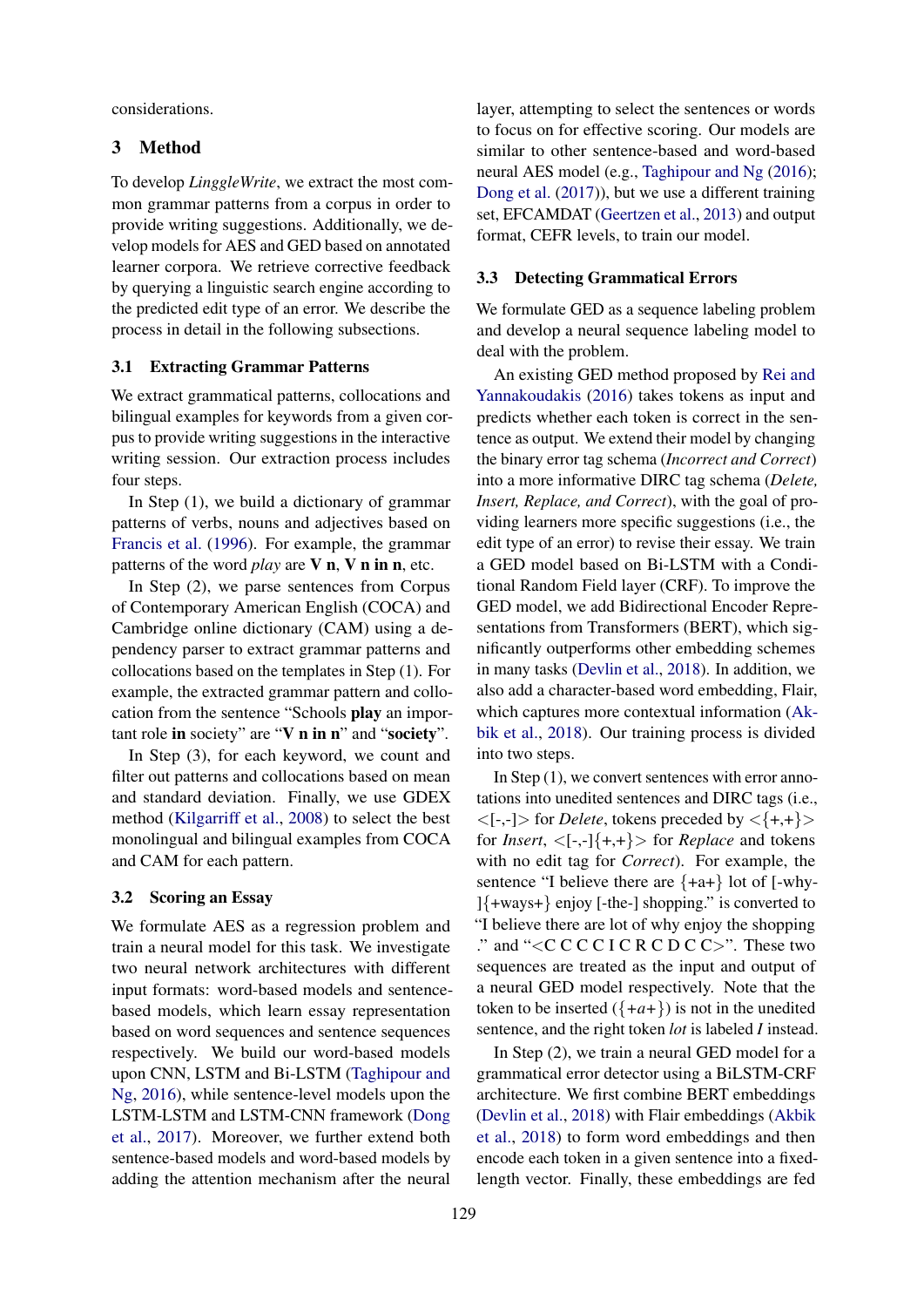<span id="page-3-0"></span>

| Operators | Corresponding edit types Description |                                                     | Example       |
|-----------|--------------------------------------|-----------------------------------------------------|---------------|
| $\ast$    | <b>Insertion Edit</b>                | match zero or any words                             | $good * this$ |
|           | Replacement Edit                     | match one word                                      | $not$ – me to |
|           | Deletion Edit                        | search for TERM optionally discuss?about this issue |               |

Table 1: Query operator instruction

into BiLSTM-CRF network to compute and output a DIRC label sequence.

# 3.4 Retrieving Suggestions for Detected Errors

To retrieve writing suggestions for detected errors, we design queries for each edit type to search for more plausible corrections using *Linggle*, a linguistic search engine on a web-based dataset of one trillion words [\(Boisson et al.,](#page-5-2) [2013\)](#page-5-2).

*Linggle* has different query functions and operators to search word usage in context as shown in Figure [1.](#page-3-0) These query functions enable the system to query zero, one or multiple words. For example, "play \* role" is intended to search for a maximum span of three intervening words. We use three operators  $("?", "*", "_")$  to retrieve corrective suggestions for the three edit types, as described below.

Deletion edit: We use the "?" operator before a word tagged with "D" to search for n-grams with or without the word in question. For example, receiving the sentence *"We discuss about this issue."* as input, our GED model outputs the sequence "C C D C C C". Then, we generate the query "discuss ?about this issue" to search *Linggle* for corrective suggestions.

Insertion edit: We use the "\*" operator before a word tagged with "I" to search for ngrams with additional words around this word. For example, an insertion edit on "this" is detected in the sentence *"I am good this sport."* (the GED model output "C C C I C"), and thus a *Linggle* query are formulated as "good \* this".

Replacement edit: A word tagged with "R" indicates replacement required. We first check if the word is misspelled using *enchant*[2](#page-3-1) library. If misspelled, we replace the word with candidates by *enchant* (e.g., 'moey'  $\rightarrow$  'money/mopey/mosey'). If not, we use the "-" operator to search for alternative n-grams. For example, the GED output of the sentence *"The driver did not accept me to get on*

*the bus.*" would be " $C$   $C$   $C$   $C$   $R$   $C$   $C$   $C$   $C$   $C$   $C$   $C$ ". Thus, we use the query "not  $\overline{\ }$  me to" to search for replacement.

# 4 Experiments

# 4.1 Datasets

We used the EF-Cambridge Open Language Database (EFCAMDAT) [\(Geertzen et al.,](#page-6-5) [2013\)](#page-6-5) to train our AES model. This dataset contains about 1.2 million essays with over 83 million words written by approximately 174,000 learners with a wide range of CEFR levels (A1-C2) (language proficiency level). We used the student essays as input and the CEFR level assigned by a grader as output to train the AES model. Due to the imbalanced distribution of levels as shown in Table [2,](#page-3-2) we randomly selected 1,903 essays from each level and then used 5-fold cross validation for training and evaluation.

<span id="page-3-2"></span>

| <b>CEFR Level</b> | #Essays | #Training |
|-------------------|---------|-----------|
| $\mathsf{A}1$     | 460,614 | 1,903     |
| A <sub>2</sub>    | 300,188 | 1,903     |
| B <sub>1</sub>    | 166,453 | 1,903     |
| B <sub>2</sub>    | 60,844  | 1,903     |
| C <sub>1</sub>    | 14,551  | 1,903     |
| C2                | 1,903   | 1,903     |

Table 2: Description of the EFCAMDAT dataset

To train the GED model, we use the First Certificate in English dataset (FCE). This dataset contains 1,224 essays written by English learners who took the First Certificate in English (FCE) exam. These essays have been manually tagged based on 77 error types [\(Yannakoudakis et al.,](#page-6-7) [2011\)](#page-6-7). We used 30,953 sentences from FCE for training, 2,720 for testing, and 2,222 for development. We followed the approach of [Rei and Yannakoudakis](#page-6-6) [\(2016\)](#page-6-6) in our experiment, but converted the dataset into DIRC format as described in Section [3.3.](#page-2-0)

<span id="page-3-1"></span><sup>2</sup> https://github.com/AbiWord/enchant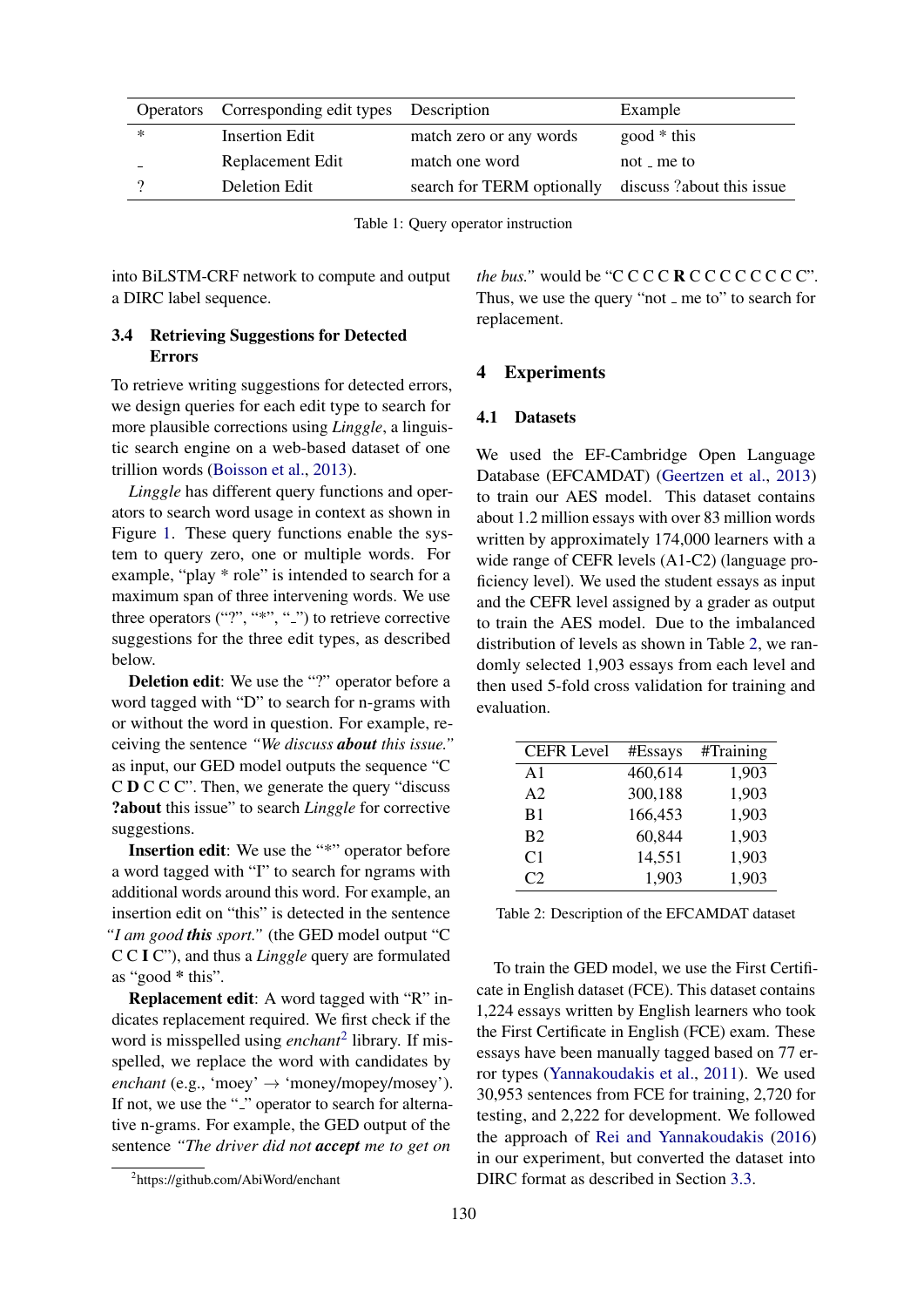<span id="page-4-1"></span>

|                           | Binary Task   |      | <b>DIRC</b> Task |      |                 |           |              |            |           |       |      |           |
|---------------------------|---------------|------|------------------|------|-----------------|-----------|--------------|------------|-----------|-------|------|-----------|
| Model                     | Incorrect tag |      | Insertion tag    |      | Replacement tag |           | Deletion tag |            |           |       |      |           |
|                           | Prec.         | Rec. | $F_{0.5}$        |      | Prec. Rec.      | $F_{0.5}$ |              | Prec. Rec. | $F_{0.5}$ | Prec. | Rec. | $F_{0.5}$ |
| Rei and Søgaard $(2018)$  | 65.5          | 28.6 | 52               |      |                 |           |              |            |           |       |      |           |
| BILSTM-CRF + word2yec     | 89            | 13.8 | 42.6             | 57.2 | 12.1            | 32.9      | 82.9         | 22.4       | 53.9      | 67.6  | 3.1  | 13.2.     |
| BiLSTM-CRF + Flair        | 68.9          | 24.6 | 50.7             | 53.8 | 20.2            | 40.4      | 72.8         | 28.3       | 55.4      | 59.6  | 10.1 | 30.17     |
| BILSTM-CRF + BERT         | 71.1          | 35.7 | 59.4             | 53.2 | 23.8            | 42.7      | 73.1         | 36.1       | 60.7      | 53.9  | 24.1 | 43.2      |
| BiLSTM-CRF + BERT + Flair | 72.3          | 36.7 | 60.6             | 54.6 | 25.3            | 44.3      | 73.5         | 40.6       | 63.3      | 59    | 24.9 | 46.3      |

Table 3: Evaluation on FCE-public test set in DIRC task and binary task

#### 4.2 Hyperparameters

For the AES model, we optimized the trained model using RMSProp [\(Dauphin et al.,](#page-5-5) [2015\)](#page-5-5) optimizer with learning rate 0.001 and the maximum gradient norm was set to 0.9. We used pre-trained 100-dimensional GloVe vectors [\(Pennington et al.,](#page-6-8) [2014\)](#page-6-8) as input. The hidden layer size of LSTM and Bi-LSTM was set to 100. For CNN models, we used a window size of 5 and hidden layer size of 100. We applied dropout on the neural network layer to avoid overfitting, with dropout probabilities set to 0.2. The batch size was 32 and each model was trained for 50 epochs.

For the GED model, we set parameters different from previous work [\(Rei and Yannakoudakis,](#page-6-6) [2016\)](#page-6-6). We use the publicly available pretrained word embeddings GoogleNews word vectors (word2vec) [\(Mikolov et al.,](#page-6-9) [2013\)](#page-6-9), Flair [\(Ak](#page-5-4)[bik et al.,](#page-5-4) [2018\)](#page-5-3), and  $BERT<sup>3</sup>$  $BERT<sup>3</sup>$  $BERT<sup>3</sup>$  [\(Devlin et al.,](#page-5-3) 2018) to represent words. Flair embeddings were trained on the 1-billion word corpus used in [Chelba et al.](#page-5-6) [\(2013\)](#page-5-6) and the embedding size (both forward and backward) was 2048. As for BERT, we utilized *bert-base-uncased* model which is trained on the English Wikipedia (2.5G words) and *BooksCorpus* (0.8G words). We employed 2-layer Bi-LSTM with CRF to develop for GED model and set the hidden layer size of Bi-LSTM to 256. We used SGD optimizer with learning rate 0.01, with maximum gradient norm set to 1. We applied dropout on both embedding and Bi-LSTM layers with dropout probabilities 0.5. We trained the network for 150 epochs and selected the best model with the highest F1 score on the development set.

# 5 Evaluation

For the AES task, we adopted quadratic weighted Kappa (QWK) as our evaluation metric, which was used in Automated Student Assessment Prize (ASAP) competition and several AES researches [\(Taghipour and Ng,](#page-6-4) [2016;](#page-6-4) [Vaswani et al.,](#page-6-10) [2017;](#page-6-10) [Dong et al.,](#page-5-0) [2017\)](#page-5-0). For the GED task, we follow the previous research by [Rei and Yannakoudakis](#page-6-6) [\(2016\)](#page-6-6) and use precision, recall and  $F_{0.5}$  to evaluate our GED model.

Table [3](#page-4-1) presents the results of different GED models on the FCE testset with binary and DIRC format to compare our results with the state-of-theart method proposed by [Rei and Søgaard](#page-6-0) [\(2018\)](#page-6-0) using the binary schema. Table [3](#page-4-1) shows that BiLSTM-CRF+BERT+Flair performs substantially better than the other GED models and achieve state-of-the-art performance on the FCE test set. Interestingly, we note that the model with word2vec pre-trained word embeddings achieves the highest precision but the lowest recall. As for the DIRC schema, BiLSTM-CRF+BERT+Flair performs the best among all models. Importantly, the DIRC model performs comparably to the binary model while providing more informative feedback (i.e., the edit type) for learners to self-edit their essays. It is also worth noting that for GED and GEC tasks multiple answers are acceptable and there is low inter-annotator agreement [\(Rozovskaya and Roth,](#page-6-11) [2010\)](#page-6-11). [Bryant and Ng](#page-5-7) [\(2015\)](#page-5-7) pointed out even human annotators can only achieve 72.8  $F_{0.5}$  score at the best against the gold standard annotations of multiple annotators in GEC tasks. Thus, it is fair to say that the performance of our model against one gold standard annotation are underestimated and not far from human annotators, thus acceptable for an application.

Table [4](#page-5-8) shows results of different network architectures on the AES task. As we can see in Table [4,](#page-5-8) LSTN-LSTM-ATT achieves the best performance among all models. In addition, we find that sentence-level models perform better than wordlevel ones in general. Furthermore, we also observe that the model with attention mechanism per-

<span id="page-4-0"></span><sup>3</sup> https://github.com/google-research/bert#pre-trainedmodels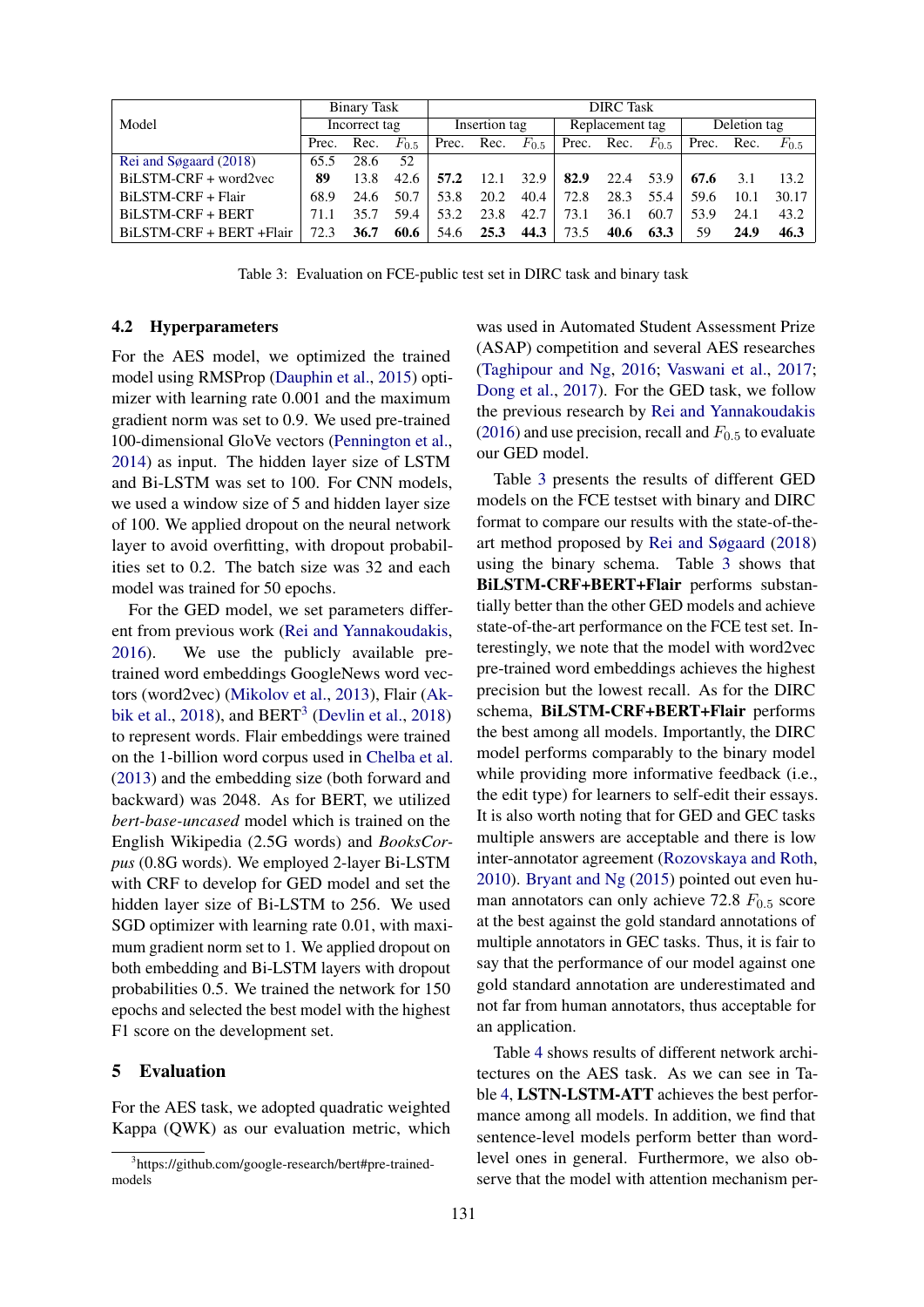<span id="page-5-8"></span>

| Model                | Model Type     | Avg. QWK score |
|----------------------|----------------|----------------|
| <b>CNN</b>           | Word-level     | 0.902          |
| <b>LSTM</b>          | Word-level     | 0.927          |
| <b>Bi-LSTM</b>       | Word-level     | 0.921          |
| $LSTM + attention$   | Word-level     | 0.931          |
| <b>CNN-CNN</b>       | Sentence-level | 0.934          |
| LSTM-LSTM            | Sentence-level | 0.937          |
| CNN-LSTM-ATT         | Sentence-level | 0.952          |
| <b>LSTM-LSTM-ATT</b> | Sentence-level | 0.957          |

Table 4: Average QWK scores on EFCAMDAT

forms slightly better than the other without attention mechanism. Besides, the result (i.e., QWK score 0.957) shows our neural models are efficient to predict scores in EFCAMDAT, comparing with other datasets as Automated Student As-sessment Prize<sup>[4](#page-5-9)</sup> (ASAP). Trained on ASAP, the character-based model with CNN-LSTM proposed by [Taghipour and Ng](#page-6-4) [\(2016\)](#page-6-4) scores QWK 0.761, and the sentence-based model with LSTM-CNNatt proposed by [Taghipour and Ng](#page-6-4) [\(2016\)](#page-6-4) achieves QWK score 0.764.

# 6 Conclusion and Future Work

In summary, we have presented an writing environment that supports interactive writing suggestions. scoring, error detection and corrective feedback. For the interactive writing task, we provide grammatical suggestions, collocations, and bilingual examples, to guide the user towards writing fluently. For the GED task, we proposed a new label schema, DIRC. Experiments show that the proposed label schema achieves comparable performance (on binary task) while providing more informative feedback. In addition, we leverage an existing linguistic search engine to provide corrective suggestions for each error type.

Many avenues exist for future research and improvement of our system. For example, the method for introducing additional training data or generating artificial training data could be implemented to improve the performance. An interesting direction to explore is re-ranking corrective suggestions, so that the suggestion more relevant to the original sentence goes to the top. Yet another direction of research would be to detect fine-grained error types. Finally, our system currently providing additional Chinese translations for English examples. Obviously we could easily provide languages translations by changing a bilingual dictionary.

# Acknowledgment

This work is supported by Ministry of Science and Technology, Taiwan under Grant No. 109- 2639-M-007-001-, No. 109-2634-F-001-010-, and National Tsing Hua University under Grant No. 109Q2729E1.

## References

- <span id="page-5-4"></span>Alan Akbik, Duncan Blythe, and Roland Vollgraf. 2018. [Contextual string embeddings for sequence](http://aclweb.org/anthology/C18-1139) [labeling.](http://aclweb.org/anthology/C18-1139) In *Proceedings of the 27th International Conference on Computational Linguistics*, pages 1638–1649. Association for Computational Linguistics.
- <span id="page-5-2"></span>Joanne Boisson, Ting-Hui Kao, Jian-Cheng Wu, Tzu-Hsi Yen, and Jason S Chang. 2013. Linggle: a webscale linguistic search engine for words in context. In *Proceedings of the 51st Annual Meeting of the Association for Computational Linguistics: System Demonstrations*, pages 139–144.
- <span id="page-5-7"></span>Christopher Bryant and Hwee Tou Ng. 2015. How far are we from fully automatic high quality grammatical error correction? In *Proceedings of the 53rd Annual Meeting of the Association for Computational Linguistics and the 7th International Joint Conference on Natural Language Processing (Volume 1: Long Papers)*, volume 1, pages 697–707.
- <span id="page-5-6"></span>Ciprian Chelba, Tomas Mikolov, Mike Schuster, Qi Ge, Thorsten Brants, Phillipp Koehn, and Tony Robinson. 2013. [One billion word benchmark for measur](http://arxiv.org/abs/1312.3005)[ing progress in statistical language modeling.](http://arxiv.org/abs/1312.3005) Technical report, Google.
- <span id="page-5-1"></span>Mia Xu Chen, Benjamin N Lee, Gagan Bansal, Yuan Cao, Shuyuan Zhang, Justin Lu, Jackie Tsay, Yinan Wang, Andrew M Dai, Zhifeng Chen, et al. 2019. Gmail smart compose: Real-time assisted writing. In *Proceedings of the 25th ACM SIGKDD International Conference on Knowledge Discovery & Data Mining*, pages 2287–2295.
- <span id="page-5-5"></span>Yann N. Dauphin, Harm de Vries, and Yoshua Bengio. 2015. [Equilibrated adaptive learning rates for non](http://dl.acm.org/citation.cfm?id=2969239.2969407)[convex optimization.](http://dl.acm.org/citation.cfm?id=2969239.2969407) In *Proceedings of the 28th International Conference on Neural Information Processing Systems - Volume 1*, NIPS'15, pages 1504– 1512, Cambridge, MA, USA. MIT Press.
- <span id="page-5-3"></span>Jacob Devlin, Ming-Wei Chang, Kenton Lee, and Kristina Toutanova. 2018. Bert: Pre-training of deep bidirectional transformers for language understanding. *arXiv preprint arXiv:1810.04805*.
- <span id="page-5-0"></span>Fei Dong, Yue Zhang, and Jie Yang. 2017. [Attention](https://doi.org/10.18653/v1/K17-1017)[based recurrent convolutional neural network for au](https://doi.org/10.18653/v1/K17-1017)[tomatic essay scoring.](https://doi.org/10.18653/v1/K17-1017) In *Proceedings of the 21st*

<span id="page-5-9"></span><sup>4</sup> https://www.kaggle.com/c/asap-aes